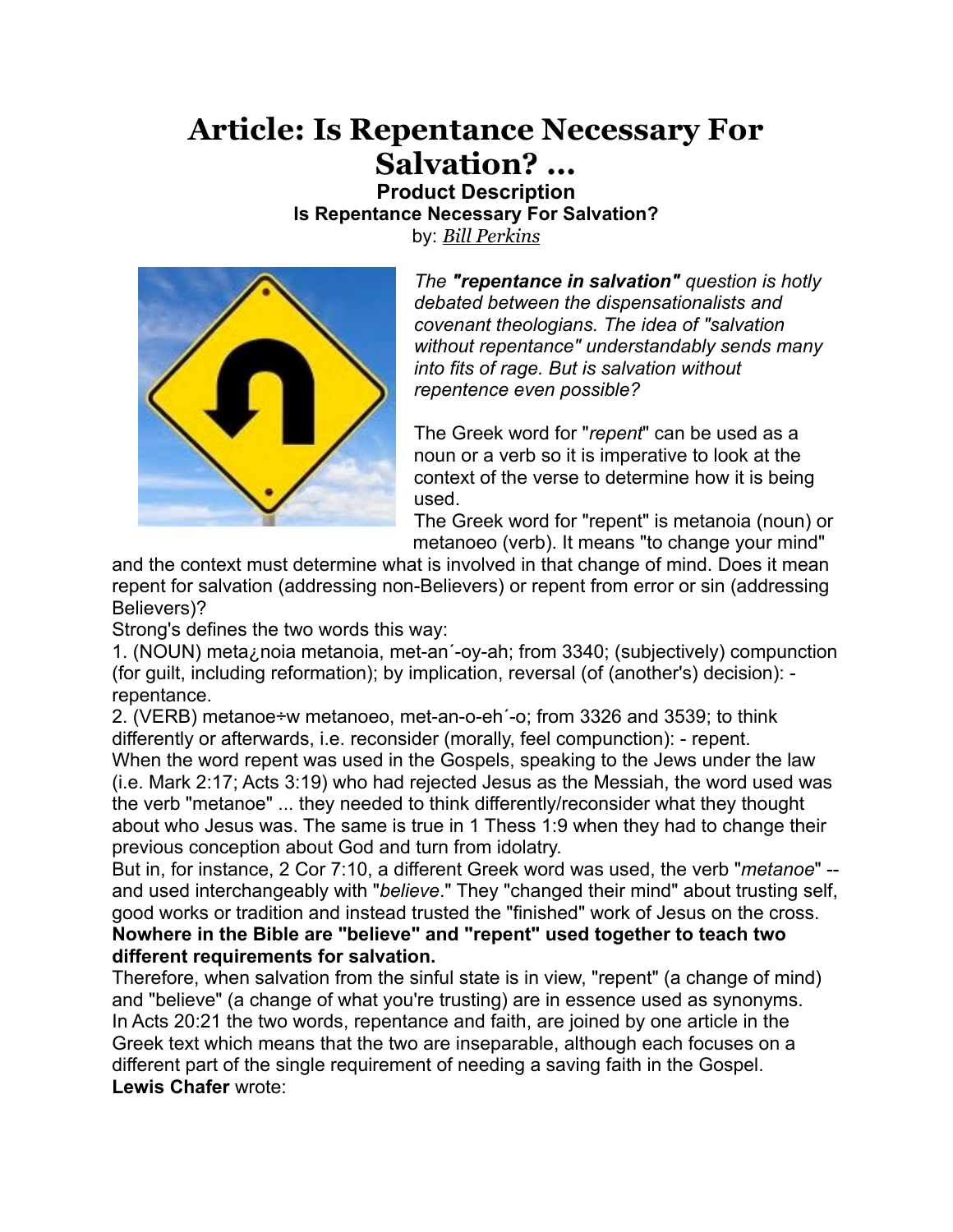

**Chafer 1871-1952**

"Too often, when it is asserted-as it is here-that repentance is not to be added to belief as a separated requirement for salvation, it is assumed that repentance is not necessary to salvation. Therefore it is as dogmatically stated as language can declare, that **repentance is essential to salvation** and that none could be saved apart from repentance, but **it is included in believing** and cannot be separated from it" (Lewis Sperry Chafer, Vital Theological Issues, Roy B. Zuck, General Editor, Kregel, Grand Rapids, 1994, p.

119).

**Roy B. Zuck** writes: **"Repentance is included in believing.** Faith and repentance are like two sides of a coin. Genuine faith includes repentance, and genuine

repentance includes faith. The Greek word for repentance (metanoia) means to change one's mind. But to change one's mind about what? About sin, about one's adequacy to save himself, about Christ as the only way of salvation, the only One who can make a person righteous." ("Kindred Spirit," a quarterly publication of Dallas Seminary, Summer 1989, p. 5). Luke substituted repentance in place of belief in Luke 24:46-47.



Zuck 1932-



*"and He said to them, 'Thus it is written, that the Christ should suffer and rise again from the dead the third day; and that repentance for forgiveness of sins should be proclaimed in His name to all the* nations, beginning from Jerusalem.'" Luke 24:46-47 **Dr. Charles Ryrie** says of this verse, *"Clearly, repentance for the forgiveness of sins is connected to the death and resurrection of Christ."* (Charles C. Ryrie, So Great Salvation, Victor Books, p. 98).

Charles Ryrie 1925-2016

**Dr. John Ankerberg** stated at a *Steeling the Mind Bible Conference*, Vail, CO, 1997, *"It's not 'faith' that saves you, but rather, the 'object of your faith.*' *You can have faith*

*that your good works will save you, but they won't. The only thing that can save you is your faith and belief in the Gospel of Jesus Christ."*

**The object of your faith must be the Gospel of Jesus Christ alone.**

Other passages clearly support the fact that repentance often means faith in the Gospel of Jesus Christ. (Acts 10:43 with 11:17-18; Acts 13:38-39 with 2:38; and Acts 16:31 uses only



Ankerberg 1945-